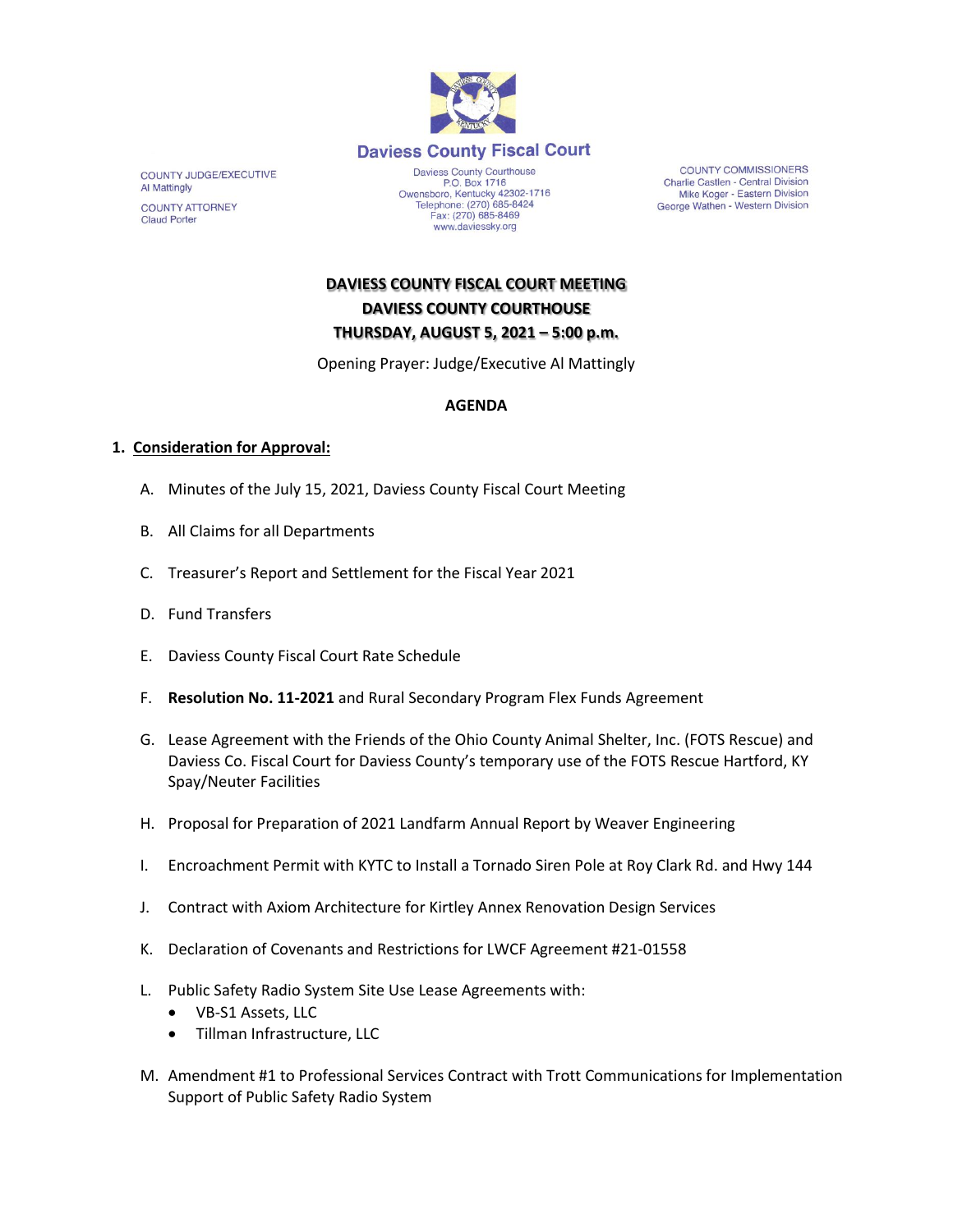- N. AmeriCorps Host Agency Agreement benefitting DC Parks
- O. Revoke **RFQ 06-2021** and Award **RFQ 11-2021**: Trap & Skeet Targets (Gun Club)
- P. Award the following:
	- **RFQ 09-2021**: Surgical Equipment (Animal Control)
	- **RFQ 10-2021**: Clay Target Support Tower Project (Gun Club)
	- **Bid No. 14-2021**: Bulk 12 Gauge Shotgun Ammunition (Gun Club)
	- **Bid No. 18-2021**: One (1) New Single Bale Wrapper (Landfill)
- Q. Hire Tony Rowe as Seasonal Park Attendant effective upon successful completion of preemployment screenings
- R. Reappoint to the DC Animal Care and Control Board; TERM: 8/7/21 8/7/25 (4-yr. term)
	- Pattie Martin (S0.5T) **#8.1.2021**
	- Dr. Patrick Marsh (S0.5T) **#8.2.2021**
	- Rheonna Johnson (S0.5T) **#8.3.2021**
	- Carol Alvey (S2T) **#8.4.2021**

### **2. Consideration for Discussion:**

- A. **First Reading of KOC A.101 (2021); 07-2021**: An Ordinance relating to the Adoption of the 2021 Daviess County Tax Rates
- B. Other business to be brought before the Daviess County Fiscal Court
- C. Public Comments
- D. Comments by Daviess County Fiscal Court

### **3. Adjournment**

*Today's meeting is limited to essential personnel, but streamed live on the Daviess Co. Fiscal Court Facebook page. Public questions/comments during this meeting, may be posted to the Facebook live stream or by contacting 270-929-1010 (voice/text).*